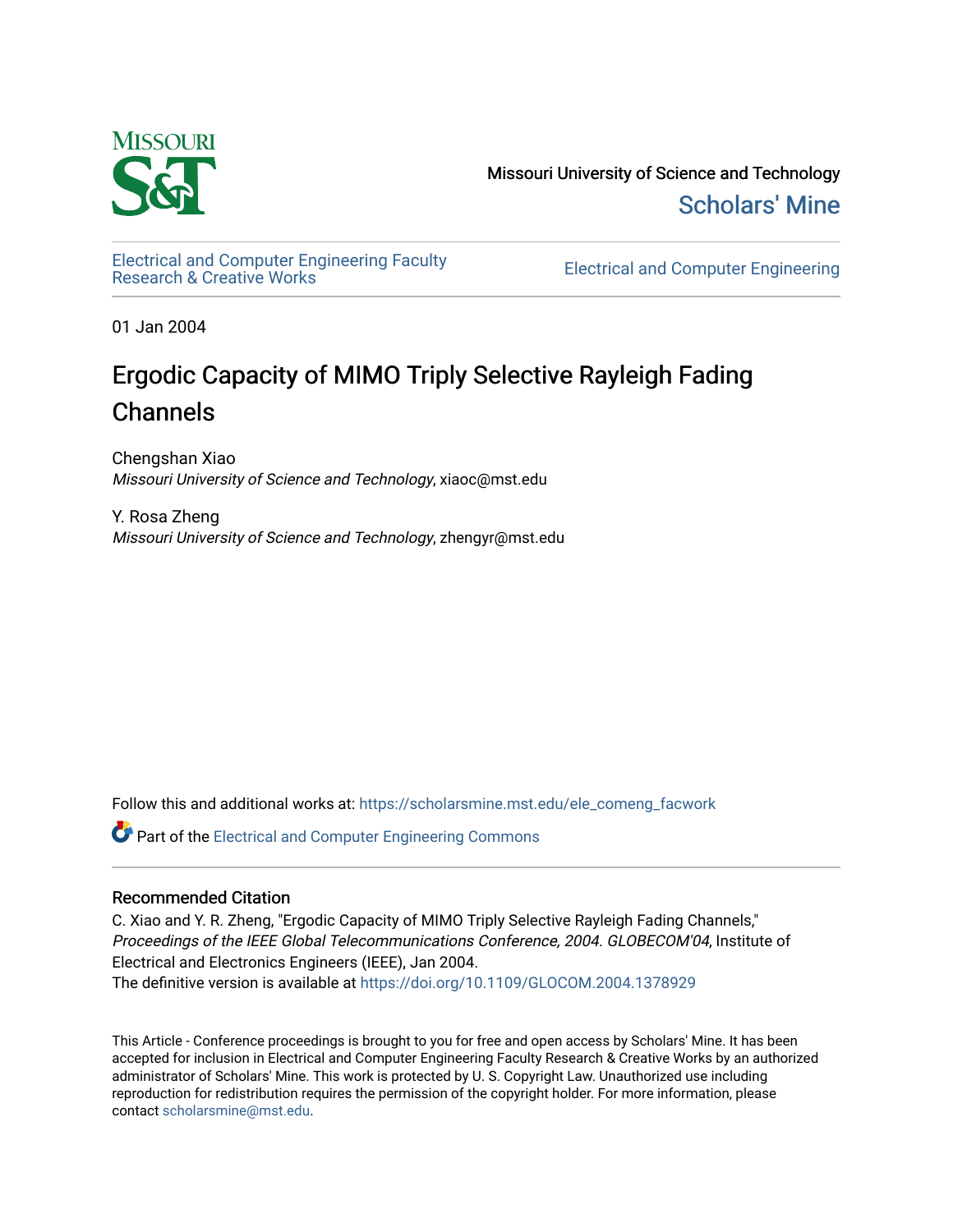# Ergodic Capacity of MIMO Triply Selective Rayleigh Fading Channels

**Chengshan Xiao** and **Yahong R. Zheng**

Department of Electrical & Computer Engineering University of Missouri, Columbia, MO 65211, USA

*Abstract***— New results are presented for the ergodic capacity of spatially-correlated, time-varying and frequency-selective (***i.e.***, triply selective) MIMO Rayleigh fading channels. Simplified capacity formulas are also derived for special cases such as SIMO and MISO triply selective fading channels. A closed form formula is proposed that quantifies the effect of the frequencyselective fading on the ergodic capacity into an intersymbol interference (ISI) degradation factor. It is discovered that, in general frequency-selective MIMO channels, the ISI inter-tap correlations will reduce the ergodic capacity comparing to the frequency flat fading channel. Only in the special case when the fading does not have ISI inter-tap correlations will the ergodic capacity be the same as that of the frequency flat channel. The new capacity results are experimentally verified via Monte-Carlo simulations.**

#### I. INTRODUCTION

Multiple-Input Multiple-Output (MIMO) wireless communication has recently received significant attention due to its enormous channel capacity potential in rich scattering environment [1]-[3]. The ergodic capacity results have been well established for MIMO Rayleigh fading channels which are spatially correlated (including spatially uncorrelated), time quasi-static, and frequency nonselective, see [4]-[22] and the references therein. These capacity results are based on the assumption that the MIMO channels have neither Doppler spread nor delay spread, which is not the case in many moderate and high mobility and high date rate mobile communication applications.

The capacity studies for MIMO frequency-selective Rayleigh fading channels has also received some attention [23]-[29]. Specifically, in [25], it was reported that OFDMbased MIMO frequency-selective (delay spread) channels will in general provide advantages over frequency flat fading channels not only in terms of outage capacity but also in terms of ergodic capacity. However, in [29], it was reported that frequency-selectivity does not affect the ergodic capacity of wide-band MIMO channels, which is agreeable with the single-input single-output (SISO) ergodic capacity results in [32]. Both [29] and [32] are based on the assumption that the discrete-time sampled channel impulse response has no intertap correlation. Recently, it was reported by Xiao *et al* [35] and Paulraj *et al* [19] that the sampled fading channel taps are in general inter-tap correlated due to the transmit pulse-shaping and receive matched filters.

In this paper, we consider the ergodic capacity of a MIMO system that undergoes inter-tap correlated (including intertap uncorrelated as a special case) frequency-selective, timevarying and spatially correlated fading, which is referred to as *triply selective* fading in this paper. Due to the time variation, we assume that the channel state information is unknown to the transmitter but perfectly known to the receiver. Therefore, the equal power allocation scheme is used at the transmitter. New results for the ergodic capacity are derived for MIMO triply selective Rayleigh fading channels. Simplified capacity formulas are also derived for special cases such as singleinput multiple-output (SIMO) and multiple-input single-output (MISO) systems. We find that the inter-tap correlations of frequency-selective fading channels can have significant impact on the ergodic capacity. This impact is quantified into an ISI degradation factor in a closed form formula. In a general frequency-selective fading channel, the ergodic capacity is reduced by the ISI degradation factor. In the special case when the ISI has no inter-tap correlations, the ISI degradation factor is one, and the ergodic capacity is the same as that of the frequency flat channel. The theoretical results have been verified by extensive Monte-Carlo simulations using improved Jakes' Rayleigh fading simulator [35], [36].

#### II. CHANNEL MODELS AND PRELIMINARIES

Consider a wideband MIMO wireless channel. Assume that the transmit pulse shaping filter  $p_T(t)$  and the receive matched filter  $p_R(t)$  are normalized with unit energy. Assume also that each physical fading subchannel  $g_{m,n}(t, \tau)$  is wide-sense stationary uncorrelated scattering (WSSUS) [33] Rayleigh fading with normalized unit energy. The continuous-time MIMO channel can be accurately converted to the following discretetime MIMO fading channel model with proper delay [35]

$$
\mathbf{y}(k) = \sum_{l=0}^{L-1} \mathbf{H}(l,k) \cdot \mathbf{x}(k-l) + \mathbf{v}(k), \quad k = 0, 1, \cdots, \infty,
$$
 (1)

where the input  $\mathbf{x}(k) = [x_1(k), x_2(k), \cdots, x_N(k)]^t$ , the noise  $\mathbf{v}(k) = [v_1(k), v_2(k), \cdots, v_M(k)]^t$ , and the output  $\mathbf{y}(k) =$  $[y_1(k), y_2(k), \cdots, y_M(k)]^t$ , with the superscript  $(\cdot)^t$  being the transpose;  $L$  is the channel length which is depending on the transmit filter, delay spread power profiles and receive filter; and the matrix  $H(l, k)$  is the  $lT<sub>s</sub>$  delayed channel matrix at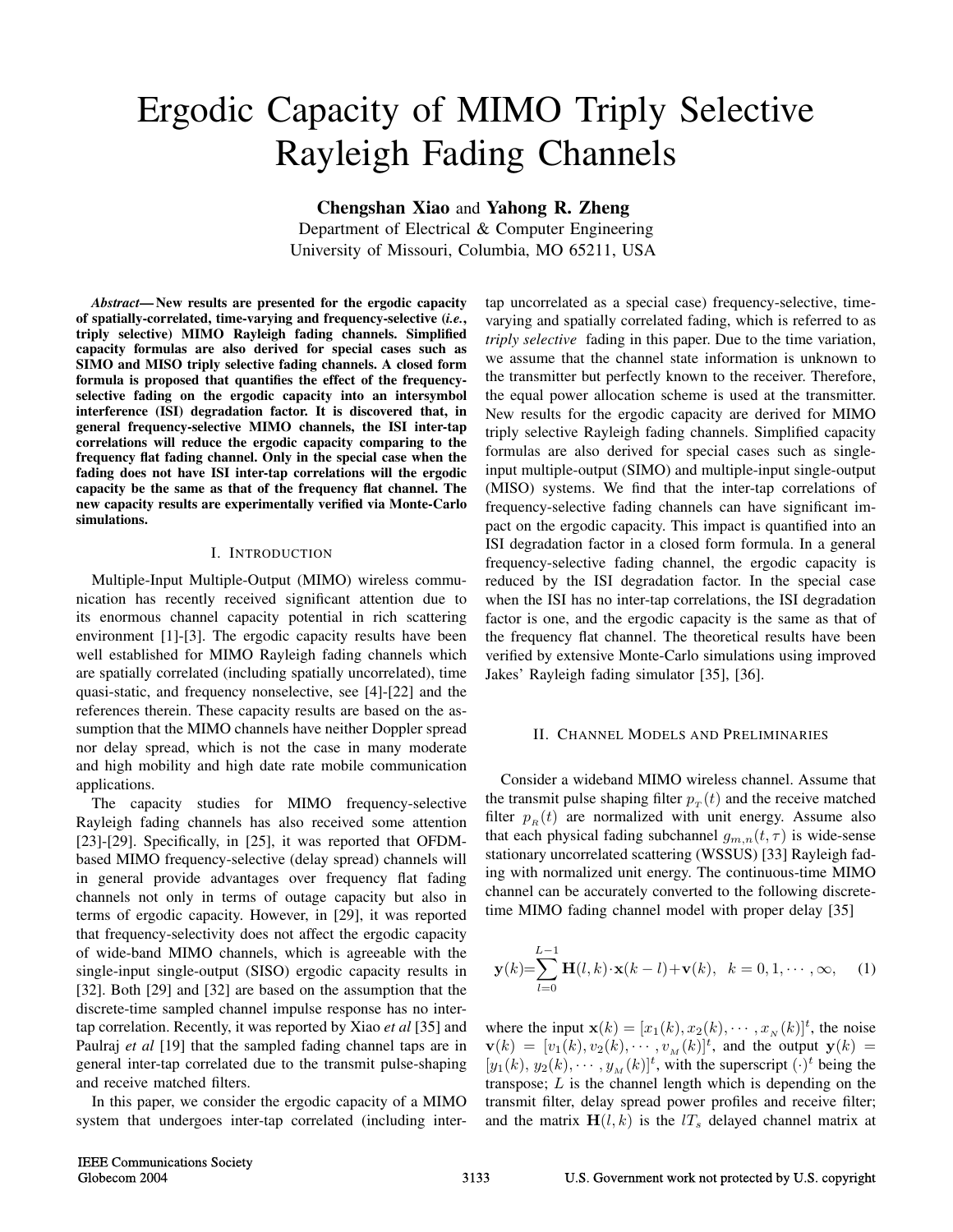time instant  $k$ , defined by

$$
\mathbf{H}(l,k) = \begin{bmatrix} h_{1,1}(l,k) & h_{1,2}(l,k) & \cdots & h_{1,N}(l,k) \\ h_{2,1}(l,k) & h_{2,2}(l,k) & \cdots & h_{2,N}(l,k) \\ \vdots & \ddots & \ddots & \vdots \\ h_{M,1}(l,k) & h_{M,2}(l,k) & \cdots & h_{M,N}(l,k) \end{bmatrix}, (2)
$$

where  $h_{m,n}(l,k)$  is the  $(m,n)$ th subchannel's *l*th tap coefficient with time-varying index  $k$ .

Based on the physical fading channel assumptions described in [35], the composite discrete-time fading channel coefficients  $h_{m,n}(l,k)$  are zero-mean complex-valued Gaussian random variables. The correlation function between the channel coefficients  $h_{m,n}(l, k)$  and  $h_{p,q}(l, k)$  is given by [35]

$$
\mathcal{E}\left[h_{m,n}(l_1,k_1)\cdot h_{p,q}^*(l_2,k_2)\right] = \mathbf{\Psi}_{\text{RX}}\left(m,p\right)
$$

$$
\cdot\mathbf{\Psi}_{\text{TX}}\left(n,q\right)\cdot\mathbf{\Psi}_{\text{ISI}}\left(l_1,l_2\right)\cdot\mathbf{\Psi}_{\text{DPR}}\left(k_1,k_2\right),\quad(3)
$$

where the superscript  $*$  denotes the conjugate,  $\mathcal{E}[\cdot]$  denotes the expectation. The matrices  $\Psi_{RX}$ ,  $\Psi_{TX}$ ,  $\Psi_{ISI}$  and  $\Psi_{DPR}$  are the receive correlation coefficient matrix, the transmit correlation coefficient matrix, the intersymbol interference (ISI) inter-tap correlation coefficient matrix, and the temporal correlation coefficient matrix, respectively.

We give three specific remarks on the elements of these four matrices. First,  $\Psi_{\text{RX}}(m, p)$  is the receive correlation coefficient between receive antennas  $m$  and  $p$  related to angle spread at the receiver with  $0 \leq |\Psi_{RX}(m, p)| \leq \Psi_{RX}(m, m) = 1$ , and  $\Psi_{TX}(n,q)$  is the transmit correlation coefficient between transmit antennas  $n$  and  $q$  related to angle spread at the transmitter with  $0 \leq |\Psi_{TX}(n,q)| \leq \Psi_{TX}(n,n) = 1$ . Second, the coefficient  $\Psi_{\text{ISI}}(l_1, l_2)$  is related to the channel fading power delay profile, the transmit filter, and the receive filter. Its calculation is given by (17) of [35]. Even if the physical channel  $g_{m,n}(t, \tau)$  is WSSUS channel which means no interpath correlation, the discrete-time sampled channel  $h_{m,n}(l, k)$ will generally have inter-tap correlations [35], [19] because of the convolution between  $p_T(t)$ ,  $g_{m,n}(t, \tau)$  and  $p_T(t)$ . Our third remark goes to  $\Psi_{DPR}$ . Different fading model will have different  $\Psi_{DPR}$ . For the commonly used Clarke's 2-D isotropic scattering model-based Rayleigh fading,  $\Psi_{DPR}(k_1, k_2)$  =  $J_0(2\pi F_d(k_1 - k_2)T_s)$ , with  $J_0(\cdot)$  being the zero-order Bessel function of the first kind,  $F_d$  the maximum Doppler frequency, and  $T<sub>s</sub>$  the symbol period. The first three matrices satisfy  $tr(\mathbf{\Psi}_{RX}) = M$ ,  $tr(\mathbf{\Psi}_{TX}) = N$ , and  $tr(\mathbf{\Psi}_{ISI}) = 1$  [35] due to normalizations.

This discrete-time MIMO channel model (3) is a generalized model describing triply selective MIMO channels. It contains many existing channel models as special cases. For example, 1), if  $L = 1$  and  $F_d = 0$ , then the channel model becomes the spatially correlated, time quasi-static, and frequency flat model [5]. 2) If  $L = 1$ ,  $F_d = 0$ ,  $\Psi_{TX} = \mathbf{I}_N$ , and  $\Psi_{RX} = \mathbf{I}_M$ , then the model becomes the spatially uncorrelated, time quasistatic, and frequency flat model [1]. 3) If  $M = 1$  and  $N = 1$ , then our model becomes the doubly selective fading model for SISO systems [34]. 4) If  $L = 1$  and  $\Psi_{DPR}$  is an identity matrix, then this model becomes a symbol-wise temporally independent fading model [1].

When the channel has intersymbol interference (frequencyselective), the channel capacity has to be analyzed based on a block of K output symbols  $\{y(k+1), y(k+2), \cdots, y(k+K)\}\$ at the receiver. The MIMO channel with ISI is then represented by

$$
\mathbf{Y}_K = \mathcal{H}\mathbf{X}_{K+L-1} + \mathbf{V}_K, \tag{4}
$$

.

where  $\mathbf{Y}_{K} = [\mathbf{y}^t(k+1), \mathbf{y}^t(k+2), \cdots, \mathbf{y}^t(k+K)]^t$ , the input vector  $X_{K+L-1}$  is circularly symmetric complex Gaussian (with padded zeros to clear out the ISI memory), and the noise vector  $V_K$  is the additive white complex Gaussian random vector whose entries are i.i.d. and circularly symmetric, and

$$
\mathcal{H} = \begin{bmatrix} \mathbf{H}(L-1, k+1) & \mathbf{H}(L-2, k+1) & \cdots & \mathbf{H}(0, k+1) & 0 & 0 \\ 0 & \mathbf{H}(L-1, k+2) & \mathbf{H}(1, k+2) & \cdots & 0 \\ 0 & \ddots & \ddots & \ddots & 0 \\ 0 & 0 & 0 & \mathbf{H}(L-1, k+K) & \cdots & \mathbf{H}(0, k+K) \end{bmatrix}
$$

When the channel matrix  $H$  is perfectly known to the receiver but unknown to the transmitter, the equal power allocation scheme is employed. Then the instantaneous mutual information (per input symbol) is defined as

$$
\mathcal{I}_{K}(k) = \frac{1}{K + L - 1} \cdot \left[ \log_2 \det \left( \mathbf{I}_{KM} + \frac{\gamma}{N} \mathcal{H} \mathcal{H}^{\dagger} \right) \right], \text{ b/s/Hz}, \quad (5)
$$

where  $\gamma = \frac{p}{\sigma^2}$  is the normalized SNR with  $\sigma^2$  being the receive noise power at each receive antenna and  $\mathcal P$  being the average total transmission power over the  $N$  antennas, and the superscript  $(\cdot)^\dagger$  denotes the conjugate transpose. For a large  $K \gg L$ , the factor  $1/(K + L - 1)$  in (5) can be approximated by 1/K. The ergodic capacity  $\mathcal{C}_{MIMO}^{av}$  is given by

$$
\mathcal{C}_{\scriptscriptstyle MIMO}^{\scriptscriptstyle av} = \lim_{K \to \infty} \frac{1}{K} \left\{ \mathcal{E}_{\scriptscriptstyle \mathcal{H}} \left[ \log_2 \det \left( \mathbf{I}_{\scriptscriptstyle KM} + \frac{\gamma}{N} \mathcal{H} \mathcal{H}^{\dagger} \right) \right] \right\}.
$$
 (6)

Before leaving this section, we make a remark on equation (6). It is well known that for the special MIMO channel with time quasi-static and frequency flat fading, which corresponds to the number of ISI taps  $L = 1$  in the channel model (4), the channel matrix  $H$  can be simplified and decomposed [4], [5] directly into  $\mathcal{H} = \mathbf{H}(0,k) = \mathbf{\Psi}_{\text{RX}}^{1/2} \mathbf{H}_{\text{W}} \mathbf{\Psi}_{\text{TX}}^{1/2}$ , where  $\mathbf{H}_{\text{W}}$ is a random matrix with  $M \times N$  independent and identically distributed (i.i.d.) complex Gaussian random variables. Unfortunately, a similar form of decomposition does not exist for the triply selective MIMO fading channel with a general channel matrix H ( $K \neq 1$  and  $L \neq 1$ ). Therefore, the Wishart (random) matrix theory [39], [40], [41] can not be directly employed to study the triply selective fading channel capacity (6).

#### III. NEW RESULTS FOR ERGODIC CAPACITY

In this section, we first present the ergodic capacity results for MIMO triply selective Rayleigh fading channels. Then we simplify the results for SIMO and MISO triply selective Rayleigh fading channels.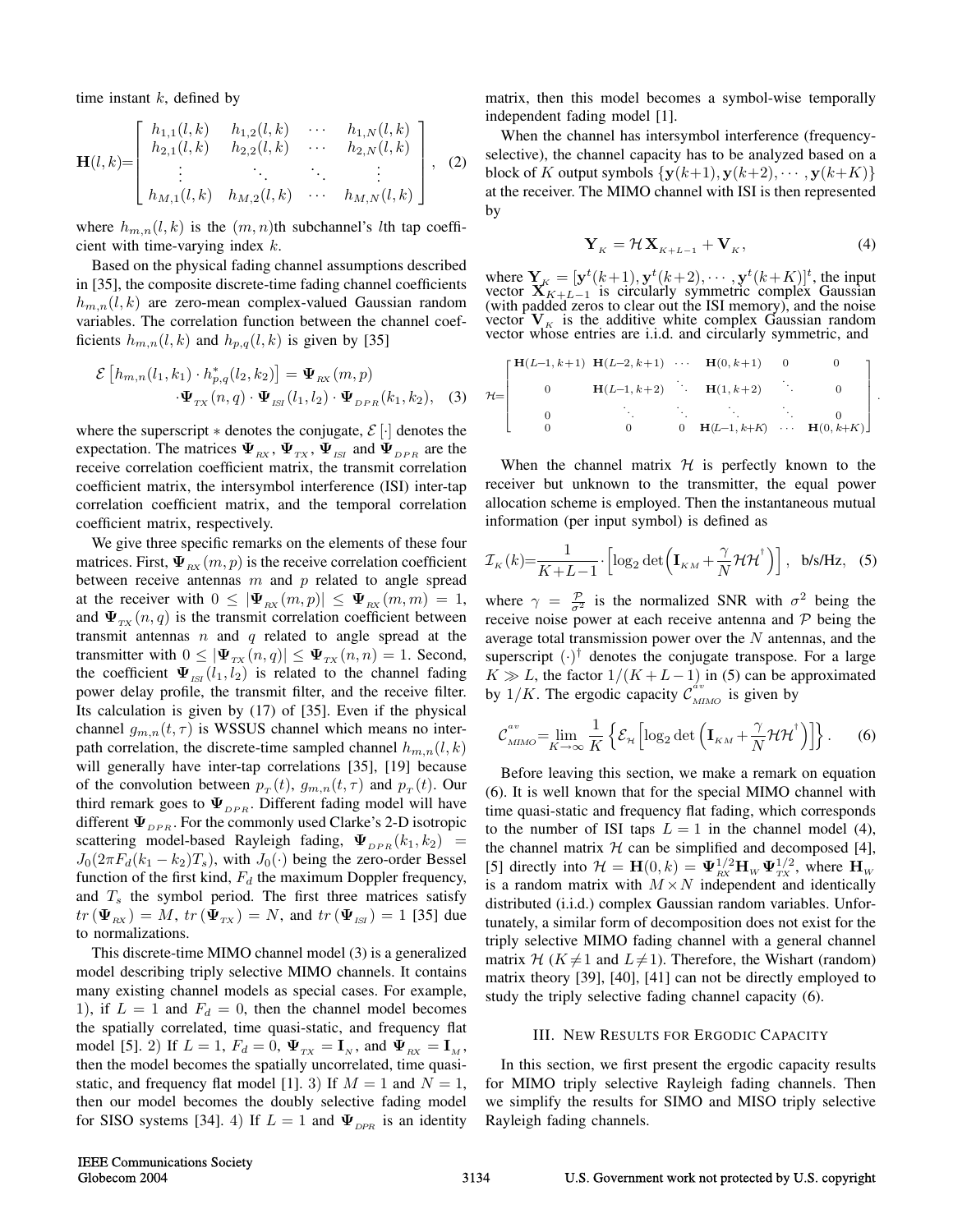**Theorem 1:** For the triply selective fading MIMO channel characterized by equations (1)-(3), the ergodic capacity defined by (6) is equivalent to the following expression

$$
\mathcal{C}_{\text{MIMO}}^{av} = \frac{1}{2\pi} \int_0^{2\pi} \mathcal{E}_{\mathbf{H}_W} \Big\{ \log_2 \det \Big[ \mathbf{I}_M + \frac{\gamma}{N} f(\omega) \mathbf{\Psi}_{\text{RX}} \mathbf{H}_W \mathbf{\Psi}_{\text{TX}} \mathbf{H}_W^{\dagger} \Big] \Big\} d\omega, \quad (7)
$$
\nwhere  $\mathbf{H}_W$  is an  $(M \times N)$  matrix whose elements are normalized i.i.d. complex Gaussian random variables, and  $f(\omega)$  is the channel power spectrum function determined solely by  $\mathbf{\Psi}_{\text{ISI}}$  as follows

$$
f(\omega) = 1 + 2 \sum_{i=1}^{L-1} a_i \cos(i\omega),
$$
  $a_i = \sum_{l=0}^{L-1-i} \Psi_{\text{ISI}}(l, l+i).$ 

**Proof:** Omitted for brevity.

**Proposition 1:** The triply selective fading MIMO channel ergodic capacity given by (7) can be accurately computed by

$$
\mathcal{C}_{\scriptscriptstyle MIMO}^{\scriptscriptstyle av} = \mathcal{E}_{\mathbf{H}_W} \left\{ \log_2 \det \left[ \mathbf{I}_M + \frac{\gamma}{N} \cdot \gamma_{\scriptscriptstyle ISI} \cdot \mathbf{\Psi}_{\scriptscriptstyle RX} \mathbf{H}_W \mathbf{\Psi}_{\scriptscriptstyle TX} \mathbf{H}_W^\dagger \right] \right\}, \quad (8)
$$

where  $\gamma_{1\text{S}I}$  is the ISI degradation factor due to the channel ISI inter-tap correlations, determined by

$$
\gamma_{\rm{ISI}} = (2^{C_{\gamma}} - 1)/\gamma \tag{9}
$$

with

$$
C_{\gamma} = \frac{1}{2\pi} \int_0^{2\pi} \log_2 \left[ 1 + \gamma \cdot f(\omega) \right] d\omega.
$$
 (10)

**Remark 1:** The advantage of (7) over the capacity definition (6) is that the infinite sized channel matrix  $H$  in (6) is reduced into a finite and small sized  $(i.e., M \times N)$  random matrix  $\mathbf{H}_{W}$  in (7). Furthermore, the  $L \times L$  ISI inter-tap correlation matrix  $\Psi_{ISI}$  is also converted to a scalar function  $f(\omega)$  under the condition that the multiple subchannels share the same ISI fading characteristics [35]. This condition is met if the base station antenna separations are much smaller than the distance between the base station and the mobile station which is usually the case in practice. This salient feature of (7) is obtained through the decomposition property (3). It makes the capacity analysis of triply selective fading channels mathematically manageable. Proposition 1 makes one step forward to simplify the computation of the underline ergodic capacity.

**Remark 2:** It is noted that for spaitally uncorrelated cases, *i.e.*,  $\Psi_{TX} = \mathbf{I}_N$  and  $\Psi_{RX} = \mathbf{I}_M$ , the MIMO triply selective fading channel becomes the MIMO doubly selective fading channel, and the capacity result (8) has semi-analytic solution as shown in [42]. For spatially semicorrelated cases, *i.e.*,  $\Psi_{TX} = I_N$  or  $\Psi_{RX} = I_M$ , the capacity formula (8) can be derived to have deterministic expression by utilizing the techniques proposed in [13], and [16] for frequency flat fading channels. For the case that both  $\Psi_{TX}$  and  $\Psi_{RX}$  are nonidentity matrices, an upper bound can be derived for (8) by employing the procedure presented in [15] for frequency flat fading channels. Since the deterministic expression and the upper bound are somewhat complicated, details are omitted for brevity.

The ergodic capacity formula given by (8) can be significantly simplified for SIMO and MISO systems as shown below.

**Proposition 2:** For SIMO triply selective Rayleigh fading channels, the individual subchannels are spatially correlated, *i.e.*,  $\Psi_{RX}$  is not an identity matrix. Since  $N = 1$  and  $\Psi_{TX} = 1$ , the ergodic capacity (8) can be simplified to be

$$
\mathcal{C}_{\scriptscriptstyle SIMO}^{\scriptscriptstyle av} = \int_0^\infty \log_2 \left( 1 + \gamma \cdot \gamma_{\scriptscriptstyle ISI} \cdot \lambda \right) \cdot p_\lambda(\lambda) \cdot d\lambda,\tag{11}
$$

 $\setminus$ 

with

where  $p_{\lambda}(\lambda) = \sum$  $\stackrel{M}{\longrightarrow} \beta_k$  $k=1$  $\frac{\beta_k}{\sigma_k} \exp \left(-\frac{\lambda}{\sigma_k}\right)$ 

 $\beta_k = \prod$ M  $i=1,i\neq k$  $\sigma_k$  $\frac{\sigma_k}{\sigma_k - \sigma_i}$ , and  $\sigma_i$  being the *i*th eigenvalue of  $\Psi_{RX}$ .

**Proposition 3:** For MISO triply selective Rayleigh fading channels, the individual subchannels are also spatially correlated, *i.e.*,  $\Psi_{TX}$  is not an identity matrix. Since  $M = 1$  and  $\Psi_{RX} = 1$ , the ergodic capacity (8) can be simplified to be

$$
\mathcal{C}_{\text{MISO}}^{av} = \int_0^\infty \log_2 \left( 1 + \frac{\gamma}{N} \cdot \gamma_{\text{ISI}} \cdot \lambda \right) \cdot p_\lambda(\lambda) \cdot d\lambda,\qquad(12)
$$

$$
p_{\lambda}(\lambda) = \sum_{k=1}^{N} \frac{\beta_k}{\sigma_k} \exp\left(-\frac{\lambda}{\sigma_k}\right) \quad \text{with}
$$

 $\beta_k = \prod$ N  $i=1,i\neq k$  $\sigma_k$  $\frac{\sigma_k}{\sigma_k - \sigma_i}$ , and  $\sigma_i$  being the *i*th eigenvalue of  $\Psi_{TX}$ .

The proof of Propositions 2 and 3 are omitted for brevity.

#### IV. SIMULATION RESULTS

To verify the theoretical ergodic capacity results presented in Section III, we have conducted extensive simulations which employs the discrete-time time-varying frequency-selective Rayleigh fading MIMO channel model described in Section II with different channel conditions such as Doppler spread  $F_d$ , channel length L, block length K, and antenna numbers  $M$  and  $N$ . To keep the paper within the length limit, we only present some of the simulation results.

Figure 1 depicts the ergodic capacity for the SISO,  $2 \times 2$ , and  $4 \times 4$  systems over three fading channel conditions. It is shown that every simulated curve is in excellent agreement with the corresponding theoretical curve. Comparing the ergodic capacities of the three different MIMO systems, we can see that the ergodic capacity increases as the number of antennas. The inter-tap uncorrelated frequency-selective channel has the same ergodic capacity as that of the frequency flat fading channel. However, when the frequency-selective Rayleigh fading channel has inter-tap correlations, its ergodic capacity is smaller than that of the channel with no inter-tap correlations.

Figure 2 shows the ergodic capacity for a  $2 \times 1$  system over three fading channels. All simulation results are in excellent agreement with the theoretically calculated results based on Proposition 2. It is clearly shown that both the spatial

where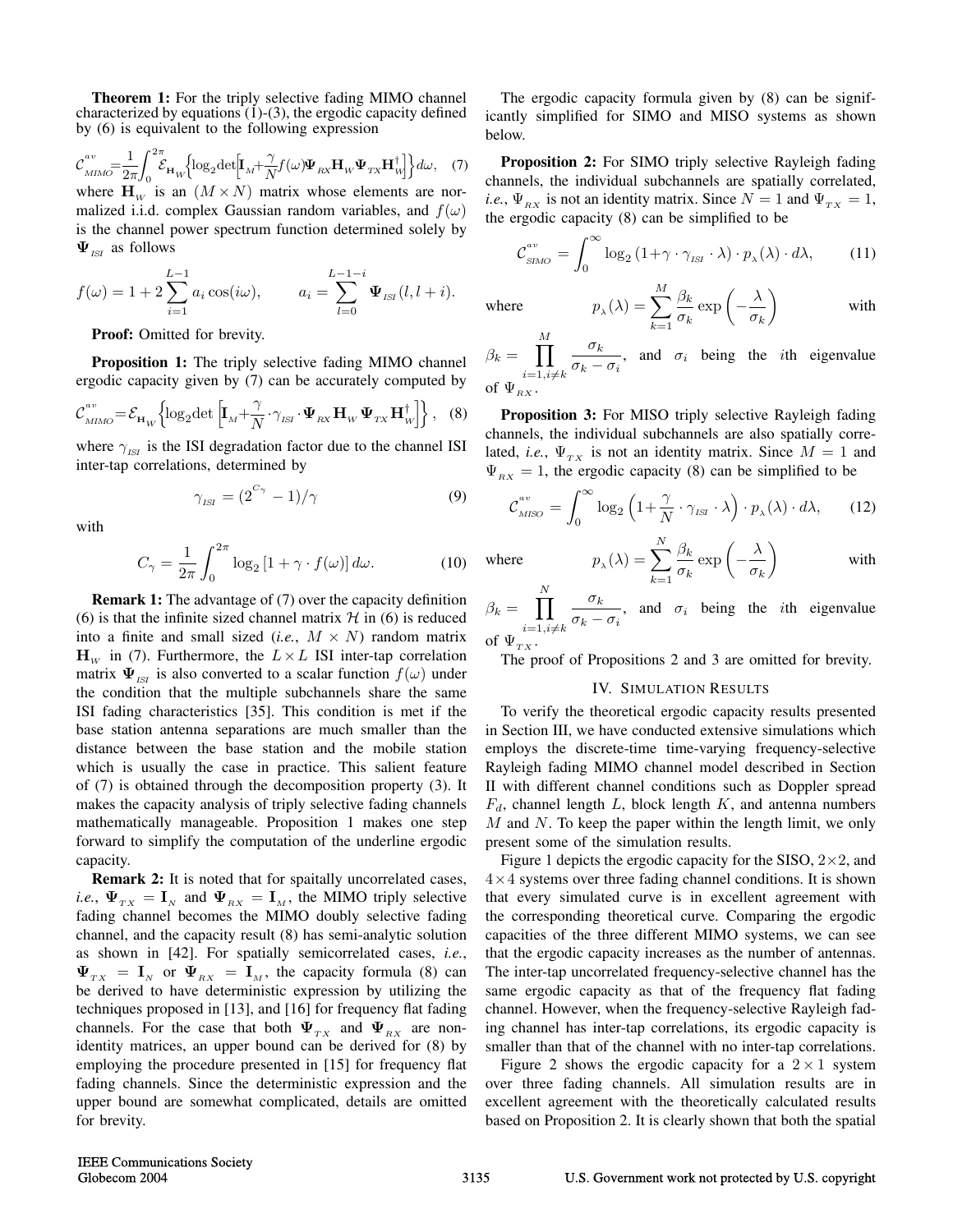

Fig. 1. Ergodic Capacity vs SNR for the SISO,  $2 \times 2$  and  $4 \times 4$ systems over: 1) spatially-uncorrelated frequency flat fading channel; 2) spatially-uncorrelated frequency-selective four-tap-uncorrelated fading channel; 3) spatially-uncorrelated frequency-selective four-tap-correlated fading channel with  $\Psi_{ISI}(i, j) = \frac{0.95^{|i-j|}}{4}$ .

correlation and the ISI inter-tap correlation will reduce the ergodic capacity if the channel state information is only known to the receiver.



Fig. 2. Ergodic Capacity vs SNR for a  $2 \times 1$  system over: 1) spatiallyuncorrelated frequency flat fading; 2) spatially-correlated frequency flat fading with  $\Psi_{RX} = [1 \ 0.7; \ 0.7 \ 1];$  3) triply selective fading with  $\Psi_{RX} =$  $[1 \ 0.7; \ 0.7 \ 1]$  and  $\Psi_{ISI}(i,j) = \frac{0.95|i-j|}{4}$ .

Figure 3 plots the ergodic capacity for a  $2\times 2$  system over three fading channels. Again, all the simulation results are in excellent agreement with the theoretical results obtained from Theorem 1 and Proposition 1. It is also indicated that the spatial correlation and the ISI inter-tap correlation reduce the ergodic capacity for equal power allocation at the transmitter.



Fig. 3. Ergodic Capacity vs SNR for a 2 *×* 2 system over: 1) spatiallyuncorrelated frequency flat fading; 2) spatially-uncorrelated frequencyselective fading with  $\Psi_{ISI}(i,j) = \frac{0.95}{4}$ ; 3) triply selective fading with  $\Psi_{TX} = [1 \ 0.7; \ 0.7 \ 1], \ \Psi_{RX} = [1 \ 0.7; \ 0.7 \ 1]$  and  $\Psi_{ISI}(i,j) =$  $\frac{0.95}{4}$ .

#### V. CONCLUSION

The ergodic capacity is investigated for triply selective (spatially-correlated, time-varying and frequency-selective) MIMO Rayleigh fading channels. A closed form formula has been derived that quantifies the effect of the ISI fading on the ergodic capacity into an ISI degradation factor  $\gamma_{\text{ref}}$ . In the special case when the ISI fading does not have inter-tap correlations,  $\gamma_{ISI} = 1$ , and the ergodic capacity is the same as that of the frequency flat channel. In the more general cases of frequency-selective MIMO channels,  $\gamma_{ISI}$  < 1, and the inter-tap correlations of the ISI fading will reduce the ergodic capacity. A set of simplified results has been derived for SIMO and MISO systems. The new formulae have been experimentally verified via Monte-Carlo simulations.

#### **REFERENCES**

- [1] I.E. Telatar, "Capacity of multi-antenna Gaussian channels," *Eur. Trans. Telecom.*, vol.10, pp.585-595, Nov. 1999. Also in *AT&T Bell Lab. Tech. Memo*, June 1995.
- [2] G.J. Foschini and M.J. Gans, "On limits of wireless communications in a fading environment when using multiple antennas," *Wireless Personal Communications*, vol.6, pp.311-335, 1998.
- [3] G.G. Raleigh and J.M. Cioffi, "Spatio-temporal coding for wireless communications," *IEEE Trans. Commun.*, vol.46, pp.357-366, Mar. 1998.
- [4] D.S. Shiu, G.J. Foschini, M.J. Gans, and J.M. Kahn, "Fading correlation and its effect on the capacity of multielement antenna systems," *IEEE Trans. Commun.*, vol.48, pp.502-513, Mar. 2000.
- [5] C.N. Chuah, D.N.C. Tse, J.M. Kahn, and R.A. Valenzuela, "Capacity scaling in MIMO wireless systems under correlated fading," *IEEE Trans. Inform. Theory*, vol.48, pp.637-650, March 2002.